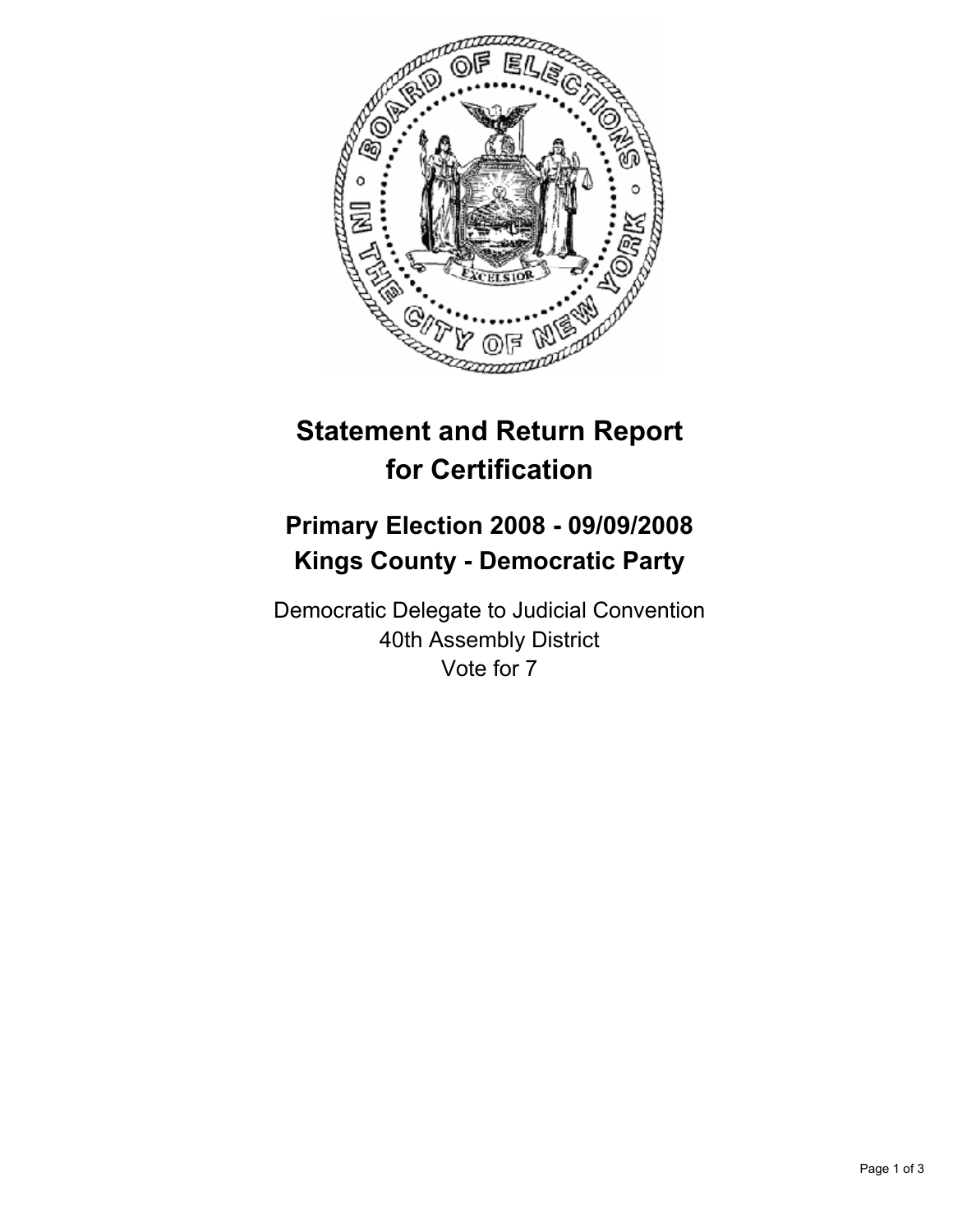

## **Assembly District 40**

| <b>EMERGENCY</b>         | 46     |
|--------------------------|--------|
| ABSENTEE/MILITARY        | 84     |
| <b>AFFIDAVIT</b>         | 400    |
| <b>CAROL A FAISON</b>    | 2,745  |
| <b>EARL L WILLIAMS</b>   | 2,654  |
| <b>AIDA WILSON</b>       | 1,482  |
| <b>JOYCE PEOPLES</b>     | 1,617  |
| <b>SHIRLEY PAZANT</b>    | 1,254  |
| <b>GASPAR VASQUEZ</b>    | 1,133  |
| RECCOLEVE DILLON         | 908    |
| <b>PAUL T WASHINGTON</b> | 2,009  |
| STANFORD B WYLIE II      | 855    |
| <b>TERRY NORFLEET</b>    | 977    |
| <b>SHARMAN BLAKE</b>     | 1,188  |
| <b>MARK A PHIFER</b>     | 998    |
| <b>LARRY B MARTIN</b>    | 1,077  |
| <b>BETTY COLLIER</b>     | 1,172  |
| <b>Total Votes</b>       | 20,069 |